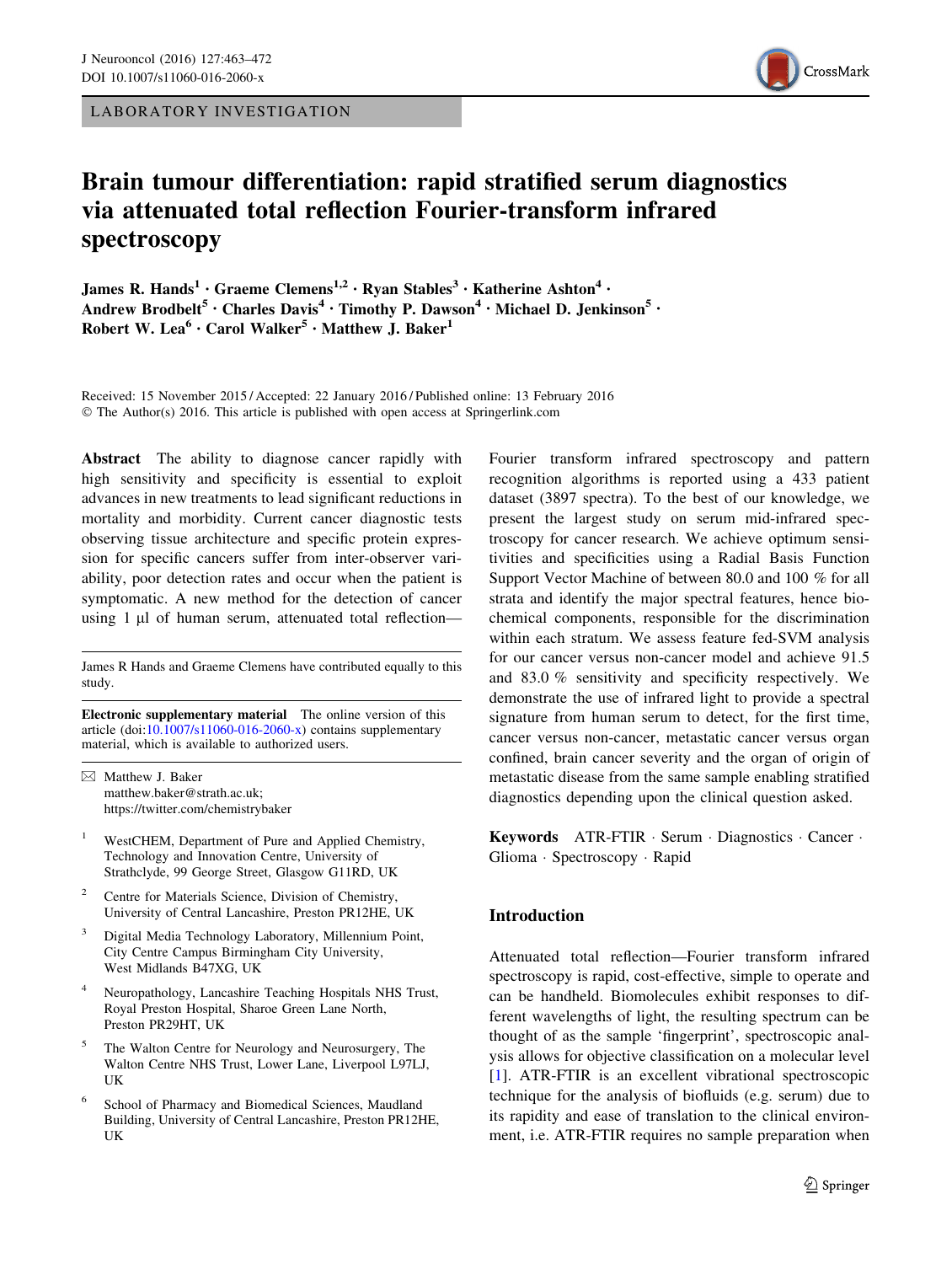analysing serum [[2\]](#page-8-0). During ATR-FTIR the infrared light is directed through an internal reflection element (IRE) with a high refractive index (e.g. diamond/germanium) enabling an evanescent-wave to extend beyond the IRE surface penetrating the sample, which must be in intimate contact with the IRE surface [[2\]](#page-8-0). A rapid spectroscopic serumscreening regime would significantly reduce current diagnosis times and greatly increase the chance of successful treatments [[3–4\]](#page-8-0). Blood serum is a primary carrier of small molecules in the body; it holds all secreted molecules from different tissues in response to different physiological needs, dysfunctions and pathological states [[5\]](#page-8-0).

Currently, in the UK, 38 % of people living with a brain tumour visited their GP more than five times before being diagnosed [\[6](#page-8-0)]. In addition, 23 % of newly diagnosed cancer patients came from emergency presentations, with 1 year survival rates much lower than those diagnosed via other routes [\[6](#page-8-0)].Current diagnosis relies upon time consuming and subjective histopathological examination. Diagnostic error occurs in up to 50 % of cases, which can result in additional testing, diagnostic delays and incorrect diagnoses [[7](#page-8-0)]. Prior to diagnosis the patient will have to be symptomatic in order to be referred. Metastatic brain diseases are the most common form of intracranial neoplasm in adults and are predicted to develop in 20–40 % of cancer patients [\[8](#page-8-0)]. Identifying the primary site of origin increased the therapeutic success, however, in approximately 15 % of metastatic cancer cases the location of the primary is unknown [\[8](#page-8-0)]. Blood is the most ubiquitous fluid used for diagnosis. Most current blood tests detect single biomarkers that are of limited suitability for screening [\[9](#page-8-0)], as cancer is a heterogeneous disease a set of markers would provide significantly more information that any one marker.

Previous spectroscopic research has provided evidence of the benefits of applying spectroscopy to clinical problems [\[8](#page-8-0), [10](#page-8-0)], and recently to the spectroscopic diagnosis of diseases via biofluid analysis  $[11-12]$ . We have shown the potential of ATR-FTIR spectroscopy for the rapid diagnosis of brain tumour severity using a  $1 \mu l$  volume of patient serum and within 10 min enabling diagnosis of high grade glioma, low grade glioma and non-cancer with severities and specificities on average of 93.75 and 96.53 % respectively [\[11–12](#page-8-0)]. Ollesch et al. have developed a robotic spotting system in combination with vacuum drying for the application of blood-derived substances which would offer the ability of rapid screening [[13\]](#page-8-0).

A number of studies assess the role of spectroscopy for the diagnosis of disease. Owens et al. successfully discriminated between patients with ovarian cancer and noncancer using blood serum and plasma with Raman and ATR-FTIR spectroscopy [[14](#page-8-0)]. Gajjar et al. has shown the ability of ATR-FTIR to differentiate between patients diagnosed with either ovarian or endometrial cancer from non-cancer controls using blood serum samples. Classification results were as high as 96.7 % for ovarian cancer and 81.7 % for endometrial cancer [[15\]](#page-8-0). Backhaus et al. distinguished between breast cancer serum and non-cancer controls achieving a sensitivity and specificity of 98 and 95 % respectively [\[16](#page-9-0)].

This study reports, for the first time, the ability to provide stratified multiple diagnoses from human serum to greatly enhance the capability and information obtained for a simple, effective, reproducible and repeatable technique. We report the application of ATR-FTIR spectroscopy for stratified serum spectroscopic diagnostics capable of diagnosing at different levels; from general cancer versus non-cancer, metastatic cancer versus primary brain cancer, glioma versus meningioma, the severity of the tumour (high-grade glioma vs. low-grade glioma) and the organ of origin of brain metastases using only  $1 \mu l$  of a patient serum sample and within 10 min of serum application. This will provide a rapid diagnostic process capable of deployment in situ from primary to tertiary care systems depending upon the information required by different clinical settings.

## Materials and methods

#### Serum samples

Blood samples were collected from 433 patients over the range of cancer groups analysed. Table [1](#page-2-0) provides demographic information based on cancer group. The average age is 57.77 and 44.77 years for the cancer and non-cancer patient sample sets, respectively. Full sample data can be found in supplementary information Table S2. The research described in this paper was performed with full ethical approval (Walton Research Bank BTNW/WRTB 13\_01/BTNW Application #1108). All blood samples were collected pre-operatively. The serum tubes were left to clot at room temperature for a minimum of 30 min and maximum of 2 h from blood draw to centrifugation. Separation of the clot was accomplished by centrifugation at 1,200 g for 10 min and 500 µl aliquots of serum dispensed. All serum samples were snap frozen using liquid nitrogen and stored at  $-80$  °C. S1 shows a flow diagram of the analysis and pre-processing steps, including which patient samples are in each classification. Non-cancer (control) serum samples were collected from individuals who presented no symptoms of cancer at a Royal Preston Hospital (UK) blood donation event, as well as those presenting to the clinic for elective surgery.

We previously investigated the reproducibility of the serum spectrum and the length of time required for a reproducible spectrum to be obtained from a 1 µl volume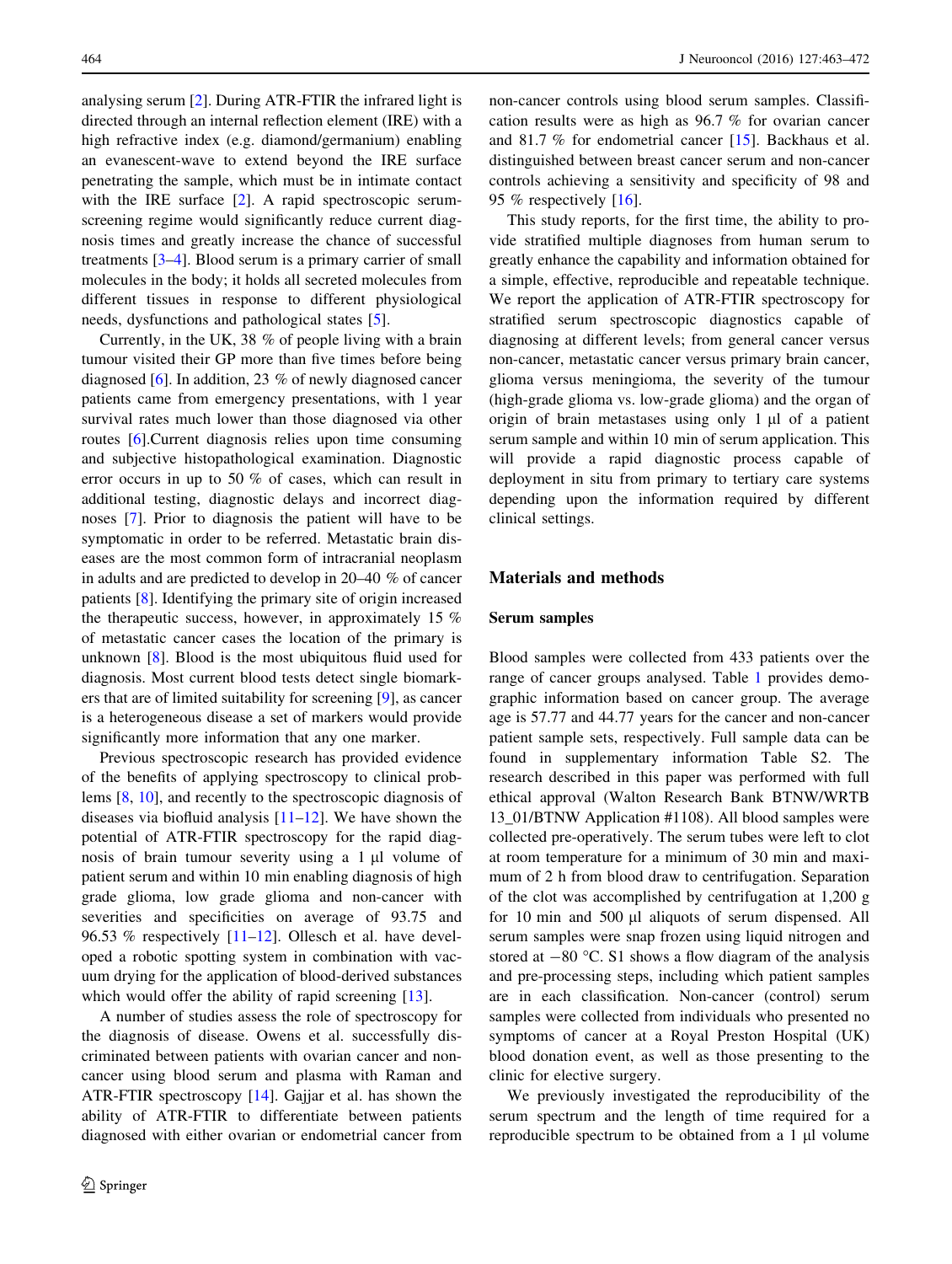<span id="page-2-0"></span>Table 1 Total subject number of tumour grade, age range, mean age and gender of patient samples

| Tumour grade        | Number of subjects | Age range/mean age | Gender               |  |  |
|---------------------|--------------------|--------------------|----------------------|--|--|
| Non-cancer          | 122                | 16–89/44.77 years  | 64 Male, 58 female   |  |  |
| All cancer          | 311                | 19-82/57.77 years  | 133 Male, 178 female |  |  |
| Glioma              | 87                 | 19-81/49.90 years  | 52 Male, 35 female   |  |  |
| Low-grade glioma    | 23                 | 19–60/38.35 years  | 11 Male, 12 female   |  |  |
| High-grade glioma   | 64                 | 25-81/61.44 years  | 41 Male, 23 female   |  |  |
| Meningioma          | 47                 | 24–78/55.98 years  | 13 Male, 34 female   |  |  |
| Metastasis          | 177                | 25-82/59.45 years  | 68 Male, 109 female  |  |  |
| Lung metastasis     | 84                 | 25-82/59.32 years  | 36 Male, 48 female   |  |  |
| Breast metastasis   | 36                 | 27-76/50.92 years  | 0 Male, 36 female    |  |  |
| Melanoma Metastasis | 25                 | 25-80/56.00 years  | 14 Male, 11 female   |  |  |

of whole serum. At room temperature,  $1 \mu l$  of serum has been found to dry after 8 min through repeat drying experiments. The reproducibility of serum spectral data using ATR-FTIR is high and exhibits minimal variance, especially after pre-processing, for 150 spectra collected from 50 different human pool serum spots (3 spectral repeats per spot). We found that the largest variance of the ATR-FTIR spectrum was at  $1637.27$  cm<sup>-1</sup> with a standard deviation (STD) of 0.0050 and the smallest variance at  $3735.33$  cm<sup>-1</sup> with a STD of 0.0038 from 150 collected spectra. After noise reduction (30 principal components) and vector normalization these STD values were reduced to 0.0043 and 0.00123 respectively [\[12](#page-8-0)].

#### Instrumentation

All spectra were collected using an Agilent Cary-600 Series FTIR spectrometer with a PIKE Technologies  $MIRacle<sup>TM</sup>$  single-reflection ATR configured with a diamond (Di) crystal plate.  $1 \mu l$  volumes of human serum were pipetted onto the ATR-FTIR crystal using an Eppendorf Research-Plus 0.5–10.0 ul pipette. After spectral collection from each  $1 \mu l$  dried serum spot, Virkon disinfectant (fisher-scientific) and 99.5 % ethanol (thermoscientific) were used consecutively to remove the serum film from the crystal.

#### ATR-FTIR diagnostic model

All whole serum samples were thawed prior to spectral collection at room temperature. Spectra were collected in a random order within the serum sample sets. For each sample, a 1 µl serum spot was pipetted onto the ATR-FTIR crystal and allowed to dry for 8 min, at which time three spectra were collected. Prior to spectral collection, a background absorption spectrum was collected (for atmospheric correction) before the  $1 \mu l$  of serum was pipetted onto the ATR-FTIR crystal. A single background was collected per sample replicate. Spectra were acquired in the range of 4000–600  $\text{cm}^{-1}$ , at a resolution of 4  $\text{cm}^{-1}$  and averaged over 32 co-added scans. In total, 3897 ATR-FTIR spectra were collected from all serum samples.

## Data handling and analysis

Initially agilent's resolutions-pro FTIR software was used for data handling after which the spectra were imported for further analysis and processing into Matlab<sup>TM</sup> using in– house written and open source protocols.

For all spectra acquired, the fingerprint region  $(1800-1000 \text{ cm}^{-1})$  was selected for multivariate analysis. A principal component based noise reduction, using the first 50 principal components of the data was performed on the spectra to improve the signal-to-noise ratio. Following noise reduction, all spectra were vector normalised. Using LIBSVM and in-house written protocols [[www.csie.ntu.](http://www.csie.ntu.edu.tw/%7ecjlin/libsvm) edu.tw/ $\sim$ [cjlin/libsvm\]](http://www.csie.ntu.edu.tw/%7ecjlin/libsvm) in MATLAB<sup>TM</sup>, an *n*-fold cross validation was performed  $(n = 5)$  on the training data to determine the optimum values for the cost and gamma functions. Supplementary information S3 shows the optimum cost and gamma functions for each stratum (e.g. cancer vs. non-cancer). The optimum cost and gamma values were used to train the support vector machine (SVM) in a one-versus-rest mode using a randomly selected training set consisting of 2/3 of the patient associated spectral data. The remainder of the data (1/3) was used to create the test set which was then projected into the model, and confusion matrices were calculated giving an overall SVM classification based on the true and predicted data class labels. For each stratum 525 combinations of 2/3 training and 1/3 test were performed based upon patient membership, thus, all spectra from one patient was either in the train set or the test set. Sensitivities and specificities were calculated for each combination in order to understand the effect of patient membership in test and training sets based upon sensitivity and specificity.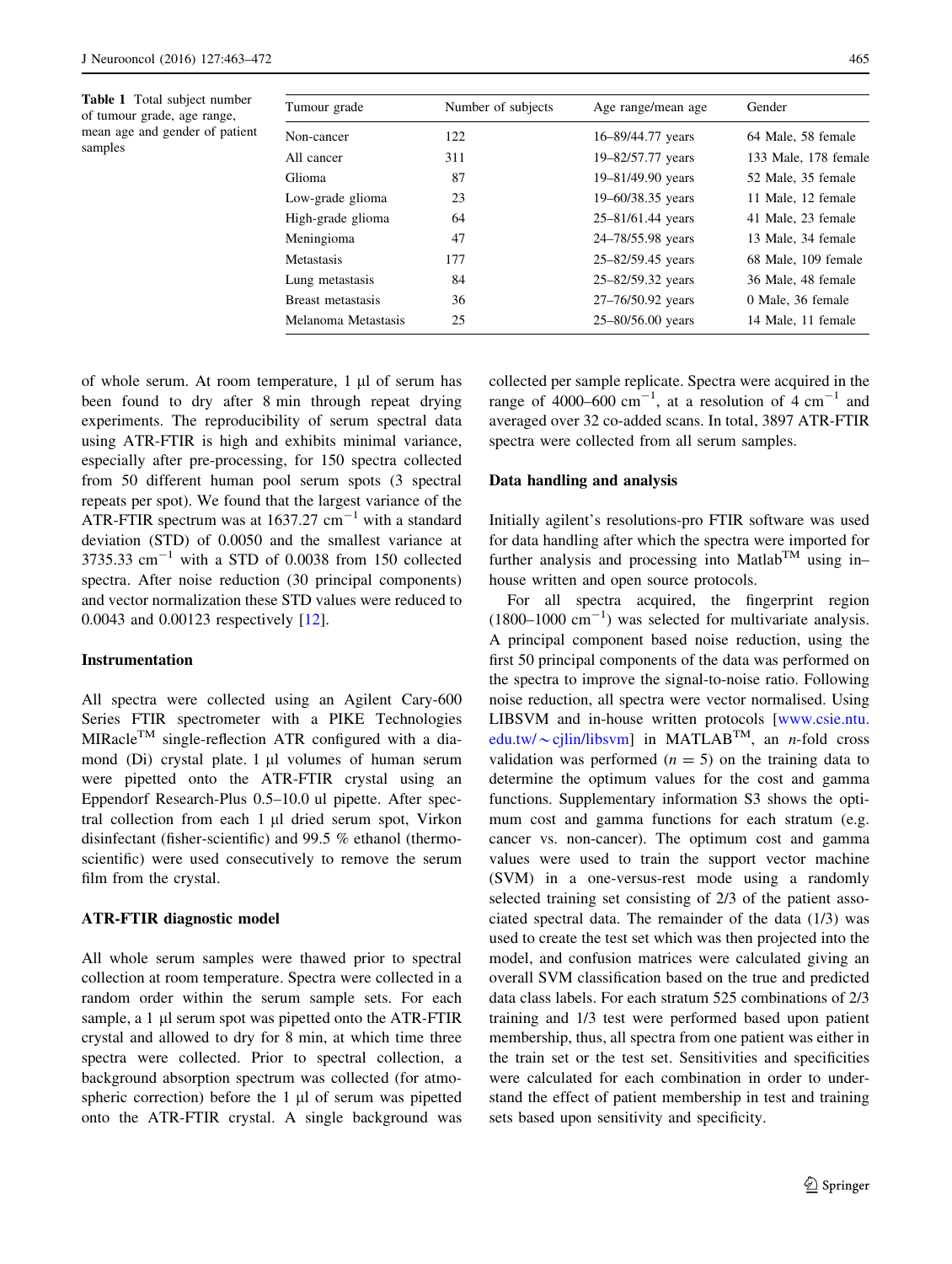#### Feature extraction

The main function of feature extraction is to elucidate and rank the relevant discriminatory spectral information from recorded ATR-FTIR data. Per stratum, all pre-processed spectral data were variably ranked (30 %) with information gain. Variable ranking highlights the wavenumber variables that are most salient between the spectral classes. In the case of the cancer versus non-cancer stratum, 130 wavenumber variables associated to six spectral regions were selected (Table [4](#page-6-0)). Following variable ranking, the ranked wavenumber regions were user selected on a 2D plot of the mean spectrum, upon which feature extraction (FE) was performed. FE was performed whereby spectral descriptors such as RMS energy, peak kurtosis, peak skew, peak centroid, peak frequency and peak amplitude can be extracted from each user selected spectral band, thus the relevant spectral band shapes involved in the discrimination between classes are able to be captured. The feature information is ranked and scored in descending order to describe how each feature of the model explains the difference between the groups of recorded spectral data. The most discriminatory features highlighted during feature extraction were then used for a feature based SVM (FE-SVM). Using LIBSVM and in house written protocols [\[www.csie.ntu.edu.tw/](http://www.csie.ntu.edu.tw/%7ecjlin/libsvm) $\sim$ cjlin/libsvm] in MATLAB<sup>TM</sup>, an *n*-fold cross validation was performed  $(n = 5)$  on the cancer versus non-cancer spectral training data to determine the optimum values for the cost and gamma functions. FE-SVM was performed using all 130 spectral features followed by the top 30 and top 2 features for the cancer versus non-cancer data set.

### Sensitivity and Specificity

Sensitivity and specificity were calculated using Eqs. 1 and 2 respectively:

$$
Sensitivity = \frac{True \ Positives}{True \ Positives + False \ Negatives}
$$
 (1)

$$
Specificity = \frac{True\ Negatives}{True\ Negatives + False\ Positives}
$$
 (2)

where,True Positives is the a patient with the target disease has five or more spectra out of the nine spectra collected from three different serum spots (three spectra per spot) correctly identified.

True Negatives is the a patient without the target disease who has five or more spectra out of the nine spectra collected from three different serum spots (three spectra per spot) correctly identified.

False Positives is the a patient without the target disease who has five or more spectra out of the nine spectra collected from three different serum spots (three spectra per spot) that have been incorrectly identified as the target disease.

False Negatives is the a patient with the target disease who has five or more spectra out of the nine spectra collected from three different serum spots (three spectra per spot) that have been incorrectly classified as not the target disease.

#### Kappa values

Kappa values were calculated using Eq. 3:

$$
K = \frac{(p_o - p_e)}{(1 - p_e)}\tag{3}
$$

where, K is the Kappa Value,  $P_0$  is the observed agreement,  $P_e$  is the expected agreement (chance agreement),  $p_o$  and  $p_e$ were calculated using Eqs. 4 and 5 respectively

$$
\frac{(TP + TN)}{(TP + TN + FP + FN)}
$$
\n
$$
\left[ \left( \frac{TP + FP_{\text{SUM ALL}}}{\text{SUM ALL}} \right) \times \left( \frac{TP + FN_{\text{SUM ALL}}}{\text{SUM ALL}} \right) \right]
$$
\n
$$
+ \left[ \left( \frac{FN + TN_{\text{SUM ALL}}}{\text{SUM ALL}} \right) \times \left( \frac{FP + TN_{\text{SUM ALL}}}{\text{SUM ALL}} \right) \right]
$$
\n(5)

where, TP is the true positives, TN is the true negatives, FP is the false positives, FN is the false negatives, SUM ALL is the  $TP + TN + FP + FN$ .

Using a patient based spectral diagnosis (correct classification of at least five out of nine spectra from three different patient serum spots) when compared to clinical diagnosis of that patient following a multidisciplinary team (MDT) meeting.

## Results and discussion

#### Rapid stratified serum spectroscopic diagnostics

ATR-FTIR spectra from 433 patients (3897 spectra) were analysed to investigate sensitivities and specificities possible on a patient level. 525 iterations with different training and test spectral datasets (split 1/3 test and 2/3 training on a patient basis) were used to analyze the power of the RBF-SVM analysis. Supplementary information S4 displays a histogram of the range of sensitivities and specificities achieved for the cancer versus non-cancer stratum (histograms for all other strata are displayed in supplementary information S5). The sensitivity and specificity range for cancer versus non-cancer is 81–97 % and 51–95 % respectively with sensitivity and specificity ranges of 46–80 % and 60–93 % respectively for metastatic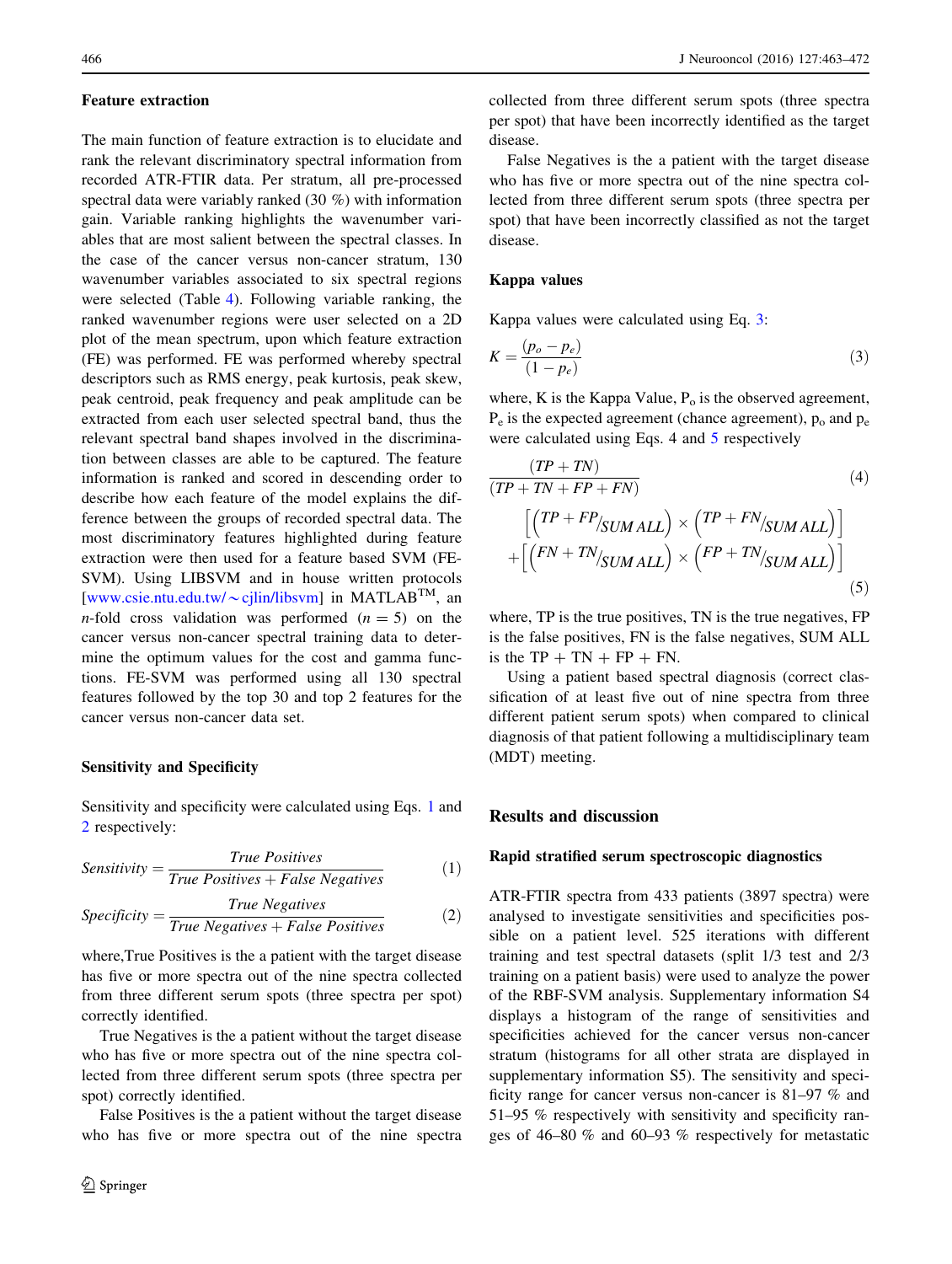cancer versus brain cancer, 48–100 % and 31–100 % respectively for glioma versus meningioma, 50–100 % and 2–100 % respectively for high-grade glioma versus lowgrade glioma and 28–95 % and 68–98 % for the metastatic origin stratum. Table 2 shows the mean, mode and optimum sensitivities and specificities for each stratum. The optimum sensitivity and specificity is the sensitivity and specificity that best describes the sample set based upon disease grouping.

The optimum, mode and mean sensitivities and specificities observed for all strata range from 51.4 to 100 % respectively, with the optimum sensitivities and specificities achieving 86.3–100 %. The cancer versus non-cancer stratum achieved a mean sensitivity and specificity of 89.8 and 77.5 % respectively, metastatic cancer versus brain cancer of 79.7 and 64.0 % respectively, glioma versus meningioma of 66.7 and 82.1 % respectively, high grade glioma versus low grade glioma of 80.9 and 48.5 % respectively and the origin of metastasis of 64.8 and 86.9 % respectively.

These results show the power of ATR-FTIR spectroscopy to diagnose disease states based upon a stratified approach; however variance still exists in the spectral datasets due to the selection of patient populations in the test and training set. For each stratum, sensitivity and specificity variance exists between classification model iterations. This shows that certain patient partitions provide better classification for the remaining test patient data set. A reason for this is redundant data maximizing the spectral variance within a group within the data variables of the spectral fingerprint region i.e. patient data containing higher intra-group spectral variance partitioned together to form the training set would produce poorer classification models.

# Feature extraction for stratified serum spectroscopic diagnostics

To maximize classification accuracy the most salient features of a spectrum can be extracted and ranked based on their similarity to a target set, thus assigning scores on the feature's ability to discriminate between classes, maximizing inter-group differences [[17\]](#page-9-0).The spectral features used are the peak centroid (measure of the peak's central point), peak skew (measure of asymmetry in the peak's shape), peak kurtosis (a measure of the shape of a peak relating peaked vs. flat-topped), peak amplitude and rootmean-squared (RMS) energy. These features were extracted from pre-defined sub-bands of each spectrum and the corresponding inter-band ratios between features were then ranked, using the information gain metric, based upon the resulting score.

Following feature extraction and variable ranking the most discriminatory characteristics of the spectrum (from 1800 to 900  $\text{cm}^{-1}$ ) were extracted (Table [3](#page-5-0) displays the most discriminatory regions with proposed biomolecular assignments) highlighting spectral components relating to proteins, lipids, carbohydrates and nuclear material.

Interestingly the features observed for the 2-class strata, enabling classification of cancer versus non-cancer,

Table 2 Mean, mode and optimum sensitivities and specificities obtained for each stratum

| Model                                                    |                               | Optimum<br>sensitivity $(\% )$ | Optimum<br>specificity $(\%)$ | Mean<br>sensitivity<br>$(\%)$ | Mean<br>$(\%)$             | specificity | Mode<br>sensitivity<br>(%) | Mode<br>specificity<br>$(\%)$ |
|----------------------------------------------------------|-------------------------------|--------------------------------|-------------------------------|-------------------------------|----------------------------|-------------|----------------------------|-------------------------------|
| Cancer versus non-cancer                                 |                               | 97.1                           | 95.1                          | 89.8                          | 77.5                       |             | 89.4                       | 78.0                          |
| Metastatic cancer versus brain cancer                    |                               | 80.0                           | 93.2                          | 79.7                          | 64.0                       |             | 64.4                       | 80.0                          |
| Glioma versus meningioma                                 |                               | 100.0                          | 100.0                         | 81.1                          | 66.7                       |             | 82.1                       | 75.0                          |
| High grade glioma (HGG) versus low<br>grade glioma (LGG) |                               | 100.0                          | 100.0                         | 80.9                          | 48.5                       |             | 85.0                       | 50.0                          |
| Metastatic model                                         | Optimum<br>sensitivity $(\%)$ | Optimum<br>specificity $(\%)$  | Mean sensitivity<br>(%)       |                               | Mean specificity<br>$(\%)$ | $(\%)$      | Mode sensitivity           | Mode specificity<br>$(\%)$    |
| Metastatic lung<br>cancer                                | 95.4                          | 95.9                           | 79.0                          |                               | 85.7                       | 81.4        |                            | 84.9                          |
| Metastatic skin<br>cancer                                | 84.4                          | 94.4                           | 63.9                          |                               | 82.0                       | 64.4        |                            | 80.3                          |
| Metastatic breast<br>cancer                              | 78.6                          | 98.9                           | 51.4                          |                               | 90.1                       | 50.0        |                            | 90.9                          |
| Metastatic model<br>mean                                 | 86.3                          | 98.3                           | 64.8                          |                               | 86.0                       | 65.3        |                            | 85.4                          |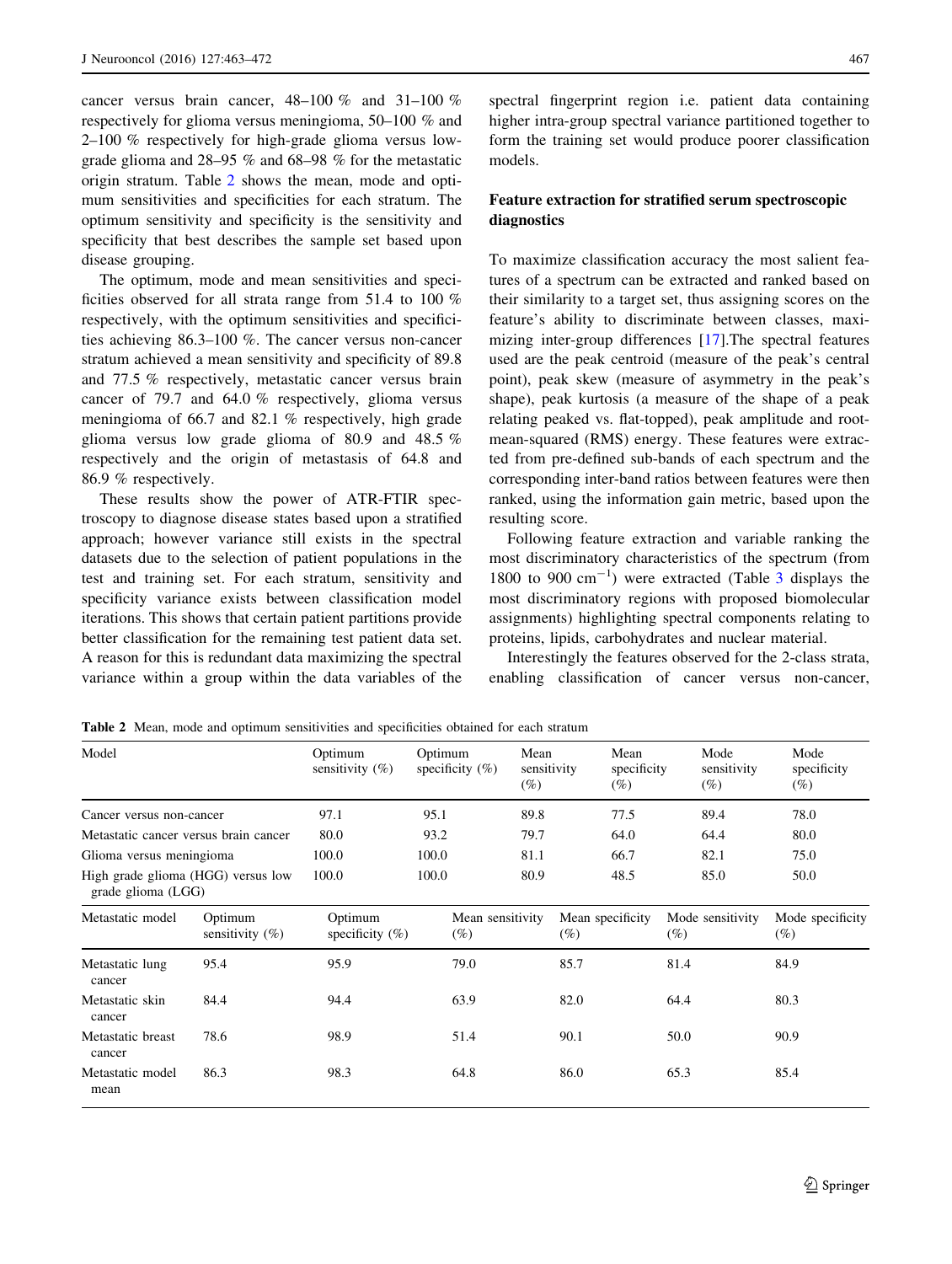| Wavenumber region $\text{(cm}^{-1})$ | Assignments                                                                                                                                          |
|--------------------------------------|------------------------------------------------------------------------------------------------------------------------------------------------------|
| 1008-1230                            | C-O stretch, deoxyribose/ribose, DNA, RNA $(PO2-)$ , C-C stretch, C-H bend                                                                           |
| 1315-1384                            | $CH3/CH2$ bending                                                                                                                                    |
| 1380-1465                            | $CH3$ lipids/proteins and $COO-$ of amino acids                                                                                                      |
| 1460–1590                            | Amide II of proteins ( $\alpha$ —helix structures, $\beta$ —pleated sheet structures, turns, random coils),<br>$\delta$ N–H (60 %), v C–N (40 %)     |
| 1600-1706                            | Amide I of proteins ( $\alpha$ —helix structures, $\beta$ —pleated sheet structures, turns, random coils),<br>v C=O (76 %), v C–N (14 %), CNN (10 %) |
| 1700–1799                            | $\delta$ C=O of lipids                                                                                                                               |

<span id="page-5-0"></span>Table 3 Discriminatory spectral regions with biomolecular assignments

metastatic versus brain cancer, glioma versus meningioma and high-grade glioma versus low-grade glioma (top 10 features for each 2-class stratum are displayed in supplementary information S6) which focus on the detection and diagnosis of primary brain cancer are originating from the Amide I (vibrations originating from  $\alpha$ -helix structures,  $\beta$ pleated sheets, turns and random coil ( $vC = O$  (80 %),  $vC-N$  (10 %), CNN (10 %)) [[18\]](#page-9-0) and Amide II—vibrations originating from  $\alpha$ -helix structures,  $\beta$ -pleated sheets, turns and random coil [ $\delta$  N–H (60 %), v C–N (40 %)], C– O stretch of lipids/proteins,  $CH<sub>2</sub>$  of lipids/proteins and contributions from nuclear materials (DNA/RNA via  $PO_2^$ stretches) spectral regions [[18–27\]](#page-9-0). These spectral regions have been described previously in research discriminating between brain cancer states using tissue spectroscopy [[22,](#page-9-0) [25](#page-9-0)]. The former highlighted the Amide I (1655 cm<sup>-1</sup>), Amide II  $(1547 \text{ and } 1582 \text{ cm}^{-1})$ , carbohydrate  $(1173 \text{ cm}^{-1})$ , glycogen  $(1014 \text{ cm}^{-1})$  and phosphate regions as describing the majority of difference between infrared spectra of tissue origination from non-cancerous patients and tumour subtypes.

The features observed for the metastatic stratum (top 10 features for each primary site displayed in supplementary information S7), enabling discrimination between the organs of origin of the metastatic cancer (lung vs. melanoma vs. breast), focusing upon secondary brain tumours are originating from vibrations of C–O, C=O and C–H associated with lipids and protein macromolecules, contributions associated with nucleic material (DNA/RNA via  $PO<sub>2</sub><sup>-</sup>$ ) and minimal contributions from the Amide spectral regions. This correlates with research performed by Gazi et al. [\[23](#page-9-0), [24](#page-9-0)] when utilizing FTIR microscopy to investigate discrimination of metastatic prostate cancer tissue and organ confined prostate cancer. Gazi et al. show increases in biomolecular intensities of carbohydrate, phosphate and lipid hydrocarbon intensities between organ confined prostate cancer and prostate cancer bone metastases tissue specimens. Krafft et al. highlight spectral features at 1026, 1080 and 1153  $cm^{-1}$  as molecular markers for brain metastases of the primary tumour renal cell carcinoma, the

intensity at 1735  $\text{cm}^{-1}$ , assigned to the carbonyl vibrations (C=O) of ester groups as indicative of brain metastases of breast cancer, an increase in Amide II intensity and broadening of the Amide I low wavenumber shoulder near  $1625$  cm<sup>-1</sup> for brain metastases of lung cancer and an intensity minimum near  $1400 \text{ cm}^{-1}$  for brain metastases of colorectal cancer when performing IR spectroscopic imaging of brain tissue [[25\]](#page-9-0). The similar regions observed for the tissue spectroscopic studies as compared to serum based spectroscopic studies provide corroborating evidence or the power of the analysis as the serum biochemical profile is understood to reflect the tissue status.

In order to examine the ability of feature extraction to improve the diagnostic capability of stratified serum diagnostics a 525 iteration feature-fed SVM was performed using all of the 130 features discovered during the feature extraction process, the top 30 features and the top 2 features for the cancer versus non-cancer stratum, based on a variable ranking process. All 130 features are displayed in supplementary information Table S8. Highlighting the spectral regions described previously.

Supplementary information S9 displays the histograms showing the sensitivity and specificities achieved when analysing 525 iterations of a 130 feature-fed SVM (A), 30 feature-fed SVM (B) and 2 feature-fed SVM (C) for the cancer versus non-cancer stratum. When compared to the full fingerprint region SVM shown in supplementary information S3 the range of sensitivities and specificities observed achieve higher percentages and occur over a smaller range, when compared to the SVM analysis of data from the full spectral fingerprint region, from 81 to 97 % and 51–95 % respectively for -the fingerprint region SVM and from 82 to 98 % and 66–97 % respectively for the 130 feature-fed SVM, 81–98 % and 66–95 % for the top 30 feature-fed SVM respectively and 81–96 % and 51–95 % for the top 2 feature-fed SVM respectively.

The mode sensitivity and specificity for the full fingerprint region SVM of the cancer versus non-cancer stratum was 89.4 and 78.0 % respectively compared to mode sensitivities and specificities of 92.3 and 80.5 % when using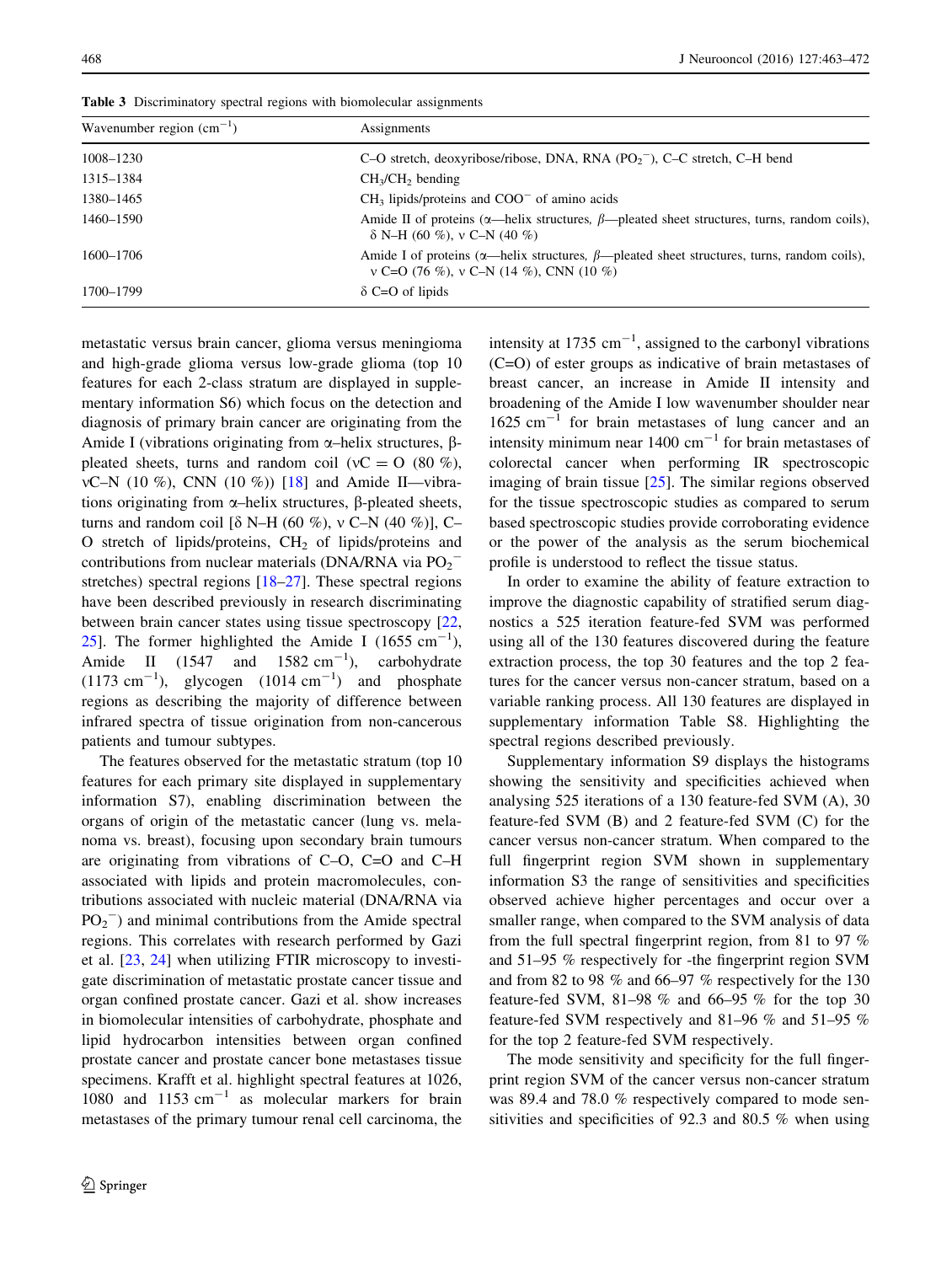<span id="page-6-0"></span>130 spectral features. The top 30 features achieved 91.3 and 82.9 % when using 30 features and 89.4 and 70.7 % when using 2 spectral features (Table 4). The mean sensitivity and specificity for the feature extracted models follows the same trend with all 130 features achieving 91.5 % sensitivity and 83.0 % specificity, 30 features achieving 90.6 % sensitivity and 81.9 % specificity and 2 features achieving 88.7 % sensitivity and 77.7 % specificity. The mean sensitivities and specificities achieved using full fingerprint region SVM are similar to those that can be achieved using the top 2 spectral features of 89.8 % sensitivity and 77.5 % specificity. The top 2 spectral features that describe the differences between the cancer versus non-cancer disease groupings are RMS energy of C-O groups,  $PO_2^-$ , RNA/DNA (1176–1242 cm<sup>-1</sup>) versus vibrations  $PO_2$ <sup>-</sup> stretch of nucleic acids, RNA/DNA  $(1020-1115 \text{ cm}^{-1})$  and the skew of the C-O groups,  $PO_2^-$ , RNA/DNA  $(1176-1242 \text{ cm}^{-1})$  versus the CH<sub>2</sub> of lipids/ proteins and Amide II (1483–1537 cm<sup>-1</sup>) [\[18–27](#page-9-0)].

We achieved the optimum sensitivities and specificities from our model consisting of all 130 spectral features for cancer versus non-cancer. Features are ranked in order of how representative they are of the original data, thus a reduction in the diagnostic ability from 2 spectral features, compared to all 130 or top 30, is not surprising due to the reduction in spectral information available during featurefed-SVM.

The ability to select and rank spectral features enables the extraction of data that describes the differences within the disease groupings without addition of added variance based upon other contributing factors from the patients and enables biochemical differences, via spectral peaks, to be observed whereas a full spectral SVM does not. In addition, the selection of spectral features, based upon the collection of the full FTIR spectrum, allows for targeting of the most discriminatory regions during a sparse frequency collection approach [[28,](#page-9-0) [29\]](#page-9-0), and reduction in the processing power required for classification of disease states providing a quicker and more efficient spectroscopic diagnostic process.

#### Clinical impact

Vibrational spectroscopy can provide rapid, label-free and objective analysis for clinical practice [\[26](#page-9-0), [27\]](#page-9-0). This proof of principle project provides substantial translational laboratory research to enable the development of clinical serum spectroscopic diagnostics. The rapidity, ease-of-use, low sample volume, reproducibility and detection characteristics shown by this methodology would provide for a rapid and responsive diagnostic tool that can be used throughout the patient pathway [\[28](#page-9-0)]. As such the potential clinical impact of serum spectroscopic diagnostics for brain tumours can be:

- (1) Robust, rapid diagnostic test with high sensitivity and specificity that can distinguish brain tumours from non cancerous disease prompting more timely onward referral of patients for further testing
- (2) A test capable of monitoring response to treatment (surgery, radiotherapy, chemotherapy) and detection of recurrent disease enabling serial sample and testing with less cost, resource and radiation exposure compared to conventional methods. In addition such a test may overcome the time lag required to observe changes in tumour size and characteristics on MRI.

#### Kappa values

In order to understand the reliability of a diagnostic model the Kappa value is used to assess the inter-observer agreement whilst correcting for chance (see Materials and Methods), where a Kappa value of  $\leq 0$  indicates a less than chance agreement, 0.01–0.20 slight agreement, 0.21–0.40 fair agreement, 0.41–0.60 moderate agreement, 0.61–0.80 substantial agreement and 0.8–1.00 almost perfect agreement [\[30](#page-9-0)]. Figure [1](#page-7-0) shows Kappa values from a range of currently used diagnostic tests and proposed spectroscopic diagnoses.

Figure [1](#page-7-0) shows a Kappa value of  $0.12(A)$  when comparing the histopathological diagnosis of glioblastoma of 34 patients between local, institutional and central neurooncopathology reporting concluding that concordance was sub-optimal when comparing local and central review, however the Kappa value did increase to moderate agreement  $(k = 0.51)$  when comparing institutional and central review  $[31]$  $[31]$ . For mammography $(B, D, F, G)$  a review of 31 community radiologists concerning 30 women with cancer and 83 without was undertaken to assess the advantages of

Table 4 Optimum, mean and mode sensitivities and specificities for the cancer versus non-cancer stratum using 130, 30 and 2 spectral features

| Model            | Optimum<br>sensitivity $(\% )$ | Optimum<br>specificity $(\%)$ | Mean<br>sensitivity $(\%)$ | Mean<br>specificity $(\%)$ | Mode<br>sensitivity $(\% )$ | Mode<br>specificity $(\%)$ |
|------------------|--------------------------------|-------------------------------|----------------------------|----------------------------|-----------------------------|----------------------------|
| All 130 features | 98.1                           | 97.6                          | 91.5                       | 83.0                       | 92.3                        | 80.5                       |
| Top 30 features  | 98.1                           | 95.1                          | 90.6                       | 81.9                       | 91.3                        | 82.9                       |
| Top 2 features   | 96.2                           | 95.1                          | 88.7                       | 77.7                       | 89.4                        | 70.7                       |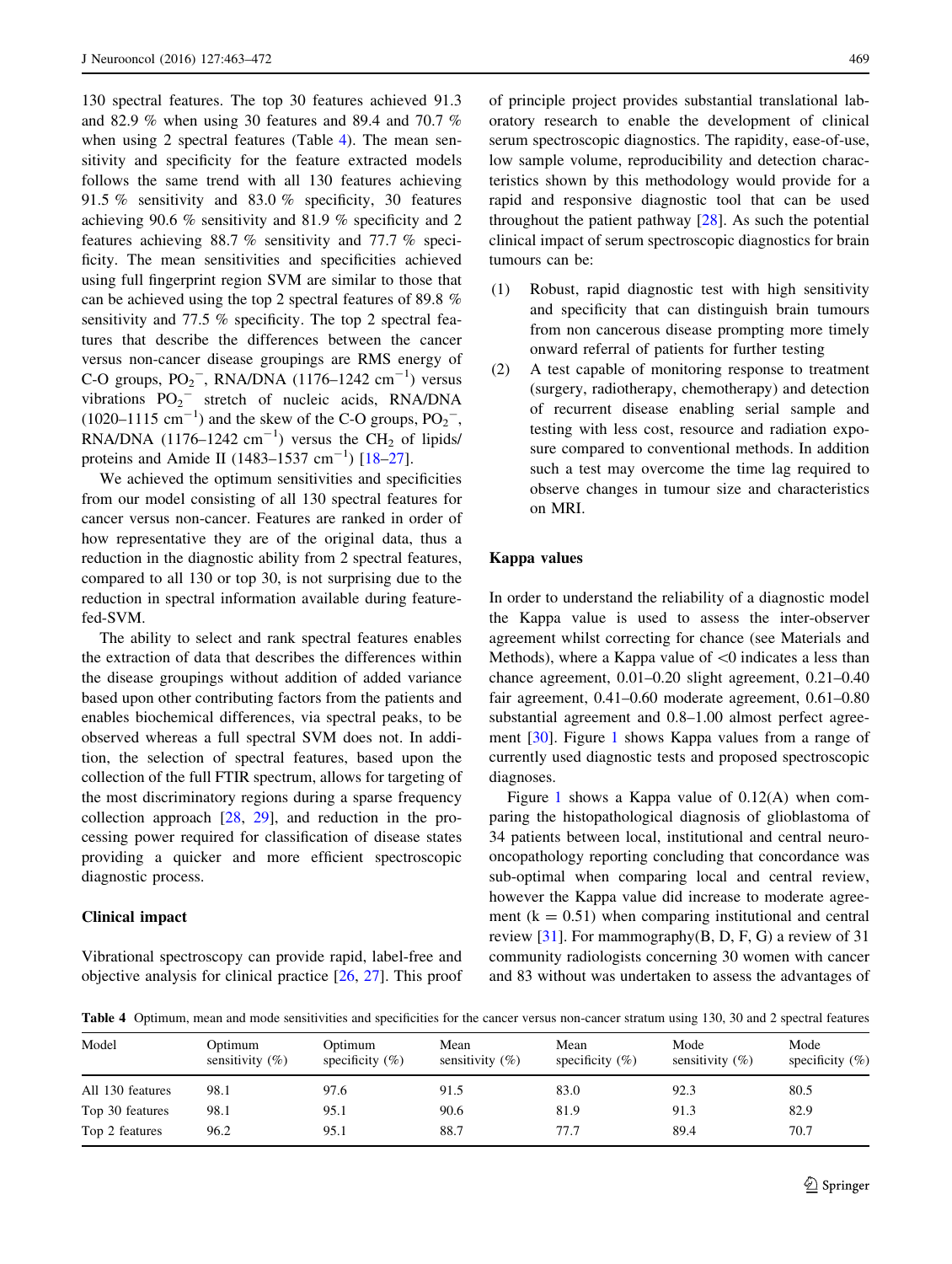<span id="page-7-0"></span>

Fig. 1 Kappa values for a range of currently used diagnostic tests and proposed spectroscopic diagnoses (A) comparing the histological diagnosis of glioblastoma between local, institutional and central neuro-oncopathology reporting, (B and C) mean Kappa values for breast mammograms using single and double interpretations for noncancer diagnosis, (D) correlation between Gleason score on biopsy and following prostatectomy, (E) correlation between two commonly used CV risk algorithms Framingham Risk Score (FRS) and European Systemic Coronary Risk Evaluation System (SCORE) compared, (F

and G) mean Kappa values for breast mammograms using single and double interpretations for cancer diagnosis, (H) peer review of abnormal cervical smears, (I) Raman spectral prediction of Barrett's neoplasia in vitro compared to consensus pathology opinion ( $n = 3$ ) pathologists), (J-N) Kappa values for ATR-FTIR spectroscopic diagnosis based upon optimum sensitivity models over all strata when comparing against clinical diagnosis following multidisciplinary team (MDT) meeting

single versus double interpretation comparing the Kappa values from 465 pairs of radiologist and 31,465 pairs of unique pairs. The mean Kappa values for identify noncancer radiologist when diagnosing non-cancer was 0.30(B) for single interpretation increasing to 0.34(C) on double interpretation and for cancer was 0.59(F) for single interpretation increasing to 0.70(G) for double interpretation [[32\]](#page-9-0). The correlation between Gleason score at biopsy and prostatectomy of 371 patients undergoing radical prostatectomy revealed a Kappa value of 0.42(D) based upon prostate cancer histopathology concluding that this concordance lies within classical clinical standards [[33\]](#page-9-0) and a peer review assessment of 1086 abnormal cervical smears evaluating laboratory cytology performance achieved an overall Kappa value of 0.62(H) when assessing 10 cytologists diagnoses [[34\]](#page-9-0). The Kappa values above are derived from tests that require interpretation from tissue architecture or other diagnostic markers showing a range of Kappa values from 0.12 to 0.70 for these currently used diagnostic tests. It is also interesting to consider a risk factor based test that is performed within the primary care centre in order to direct future treatment and patient care. Examples of such measures are the Framingham Risk Score (FRS) and the European Systemic Coronary Risk Evaluation (SCORE) system for assessing high

cardiovascular risk. FRS is widely used within the USA and SCORE is widely used throughout Europe, when comparing the diagnosis of SCORE against that of FRS a Kappa value of 0.42 equating to moderate agreement was achieved [\[35](#page-9-0)]. As can be seen from this literature analysis there exists a range of Kappa values from slight agreement to substantial agreement for currently used diagnostic procedures. Kendall et al. used Raman spectroscopy to identify and classify neoplasia in Barrett's oesophagus when analysing tissue in vitro, in a study utilizing three pathologists to provide a consensus opinion the Kappa value using Raman spectroscopy achieved 0.89(I) [[36](#page-9-0)]. The Kappa values for the ATR-FTIR (J-N) stratified serum diagnostic tests show similar high levels of agreement when comparing against the diagnosis provided following a multidisciplinary team meeting. For cancer versus non $cancer(J)$  Kappa = 0.77, metastatic versus brain  $cancer(K)$  Kappa = 0.90, glioma versus meningioma(L) Kappa =  $0.79$ , high grade Glioma versus low grade Glioma (M) Kappa  $= 0.70$  and the average metastatic model(N) Kappa =  $0.74$  (lung Kappa =  $0.81$ , skin Kappa =  $0.67$  and breast Kappa =  $0.75$ ). All strata within the stratified serum diagnostics approach showed Kappa values in the substantial and almost perfect agreement ranges.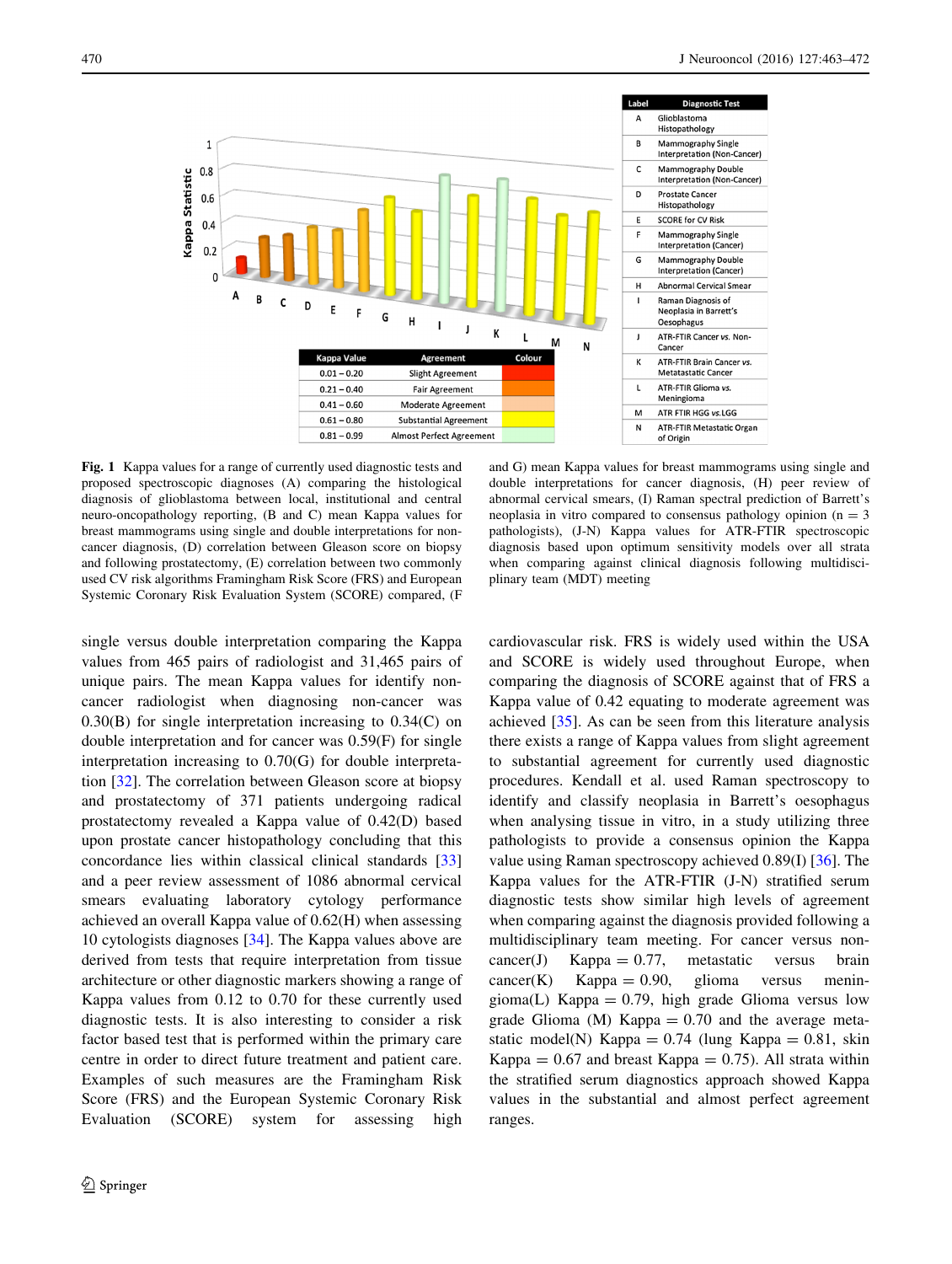## <span id="page-8-0"></span>**Conclusions**

The stratified diagnostic methodology discussed has the potential to be intertwined with current healthcare protocols to benefit patient outcomes through early cancer diagnosis. Blood is routinely collected from patients for diagnostic and monitoring purposes, creating no requirement for dedicated sample collection for objective spectral diagnoses. Serum ATR-FTIR spectroscopy involves no sample preparation and is cost-effective due to the minimal use of consumables (to remove the dried serum film from IRE), thus it is a beneficial diagnostic tool with little financial burden.

Rapid stratified serum diagnostics enables the diagnosis of cancer depending on the information required by different multiple clinical settings from a single sample. Using only 1 µl of human serum, a 433 patient dataset (3897 spectra) and collecting spectra within 10 min from serum application to the ATR crystal, we have successfully discriminated, for the first time, between cancer versus non-cancer, cancer severity and the origin of metastatic disease from serum with high sensitivities and specificities. In addition, the feature extraction performed has identified the salient spectral information, reduced patient variance and allows for targeting the most discriminatory regions during spectral collection, thus reducing collection times. This research examines the ability of feature extraction to improve diagnostic ability by extracting discriminatory features of the original spectral data. The proposed stratified diagnostic approach has substantial and almost perfect inter-observer agreement Kappa values, supporting the use of our diagnostic models in a clinical setting. We believe the ability to reduce the time to diagnosis based upon a relatively noninvasive diagnostic test, with significant inter-observer agreement and one that is capable of deployment across clinical situations (dependent upon the diagnostic question posed) would provide rapid patient entry to the clinical process, profiling of at-risk population cohorts, as well as enabling close clinical follow up throughout resulting in a reduction in mortality and morbidity and increases healthcare efficiency.

Acknowledgments The authors thank Dr Joseph Hayes for insightful discussions.

Open Access This article is distributed under the terms of the Creative Commons Attribution 4.0 International License ([http://crea](http://creativecommons.org/licenses/by/4.0/) [tivecommons.org/licenses/by/4.0/\)](http://creativecommons.org/licenses/by/4.0/), which permits unrestricted use, distribution, and reproduction in any medium, provided you give appropriate credit to the original author(s) and the source, provide a link to the Creative Commons license, and indicate if changes were made.

## References

- 1. Raab SS, Grzybiki DM (2010) Quality in cancer diagnosis. CA Cancer J Clin 60:139–165
- 2. Dorling KM, Baker MJ (2013) Highlighting attenuated total reflection Fourier transform infrared spectroscopy for rapid serum analysis. Trends Biotechnol 31:327–328
- 3. Richards GM, Khuntia D, Mehta MP (2007) Therapeutic management of metastatic brain tumours. CRC Cr Rev Oncol-Hem 61:70–78
- 4. Soffieti R, Cornu P, Delattre JY, Grant R, Graus F, Grisold W, Heimans J, Hildebrain J, Hoskin P, Kalljo M, Krauseneck P, Marosi C, Siegal T, Vecht C (2010) Chapter 30—brain metastasis. In: Brain metastases, European Handbook of Neurological Managements, Wiley
- 5. Bergner N, Romeike BMF, Reichart R, Kalff R, Krafft C, Popp J (2011) Raman and FTIR microspectroscopy for detection of brain metastasis. SPIE 10(1117/12):89847
- 6. Taylor SE, Cheung KT, Patel II, Trevisan J, Stringfellow HF, Ashton KM, Wood NJ, Keating PJ, Martin-Hirsch PL, Martin FL (2011) Infrared spectroscopy with multivariate analysis to interrogate endometrial tissue: a novel and objective diagnostic approach. Br J Can 104:790–797
- 7. Cree IA (2011) Improved blood tests for cancer screening: general or specific? BMC Cancer 11:499
- 8. Fullwood L, Clemens G, Griffiths D, Ashton K, Dawson TP, Lea RW, Davis C, Bonnier F, Byrne HJ (2014) Investigating the use of Raman and immersion Raman spectroscopy for spectral histopathology of metastatic brain cancer and primary sites of origin. Anal Method 6:3948–3961
- 9. Psychogios N, Hau DD, Peng J, Guo AC, Bouatra S, Mandal R, Bouatra S, Sinelnikov I, Krishnamurthy R, Eisner R, Gautam B, Young N, Xia J, Knox C, Dong E, Huang P, Hollander Z, Pedersen TL, Smith SR, Bamforth F, Greiner R, Greiner R, McManus B, Newman JW, Goodfriend T, Wishart DS (2011) The human serum metabolome. PLoS One 6:e16957
- 10. Baker MJ, Gazi E, Shanks JH, Gardner P, Clarke NW (2008) FTIR-based spectroscopic analysis in the identification of clinically aggressive prostate cancer. Br J Cancer 99:1859–1866
- 11. Hands JR, Abel P, Ashton K, Dawson T, Davis C, Lea RW, McIntosh AJS, Baker MJ (2013) Investigating the rapid diagnosis of gliomas from serum samples using infrared spectroscopy and cytokine and angiogenesis factors. Anal Bioanal Chem 405:7347–7355
- 12. Hands JR, Dorling KM, Abel P, Ashton KM, Brodbelt A, Davis C, Dawson T, Jenkinson MD, Lea RW, Walker C, Baker MJ (2014) Attenuated total reflection Fourier transform infrared (ATR-FTIR) spectral discrimination of brain tumour severity from serum samples. J Biophotonics 7:189–199
- 13. Ollesch J, Drees DL, Heise HM, Behrens T, Bruning T, Gerwert K (2013) FTIR spectroscopy of Biofluids revisited: an automated approach to spectral biomarker identification. Analyst 138:4092–4102
- 14. Owens GL, Gajjar K, Trevisan J, Fogarty SW, Taylor SE, Da Gama-Rose B, Martin-Hirsch PL, Martin FL (2014) Vibrational biospectroscopy coupled with multivariate analysis extracts potentially diagnostic features in blood plasma/serum of ovarian cancer patients. J Biophotonics 7:200–209
- 15. Gajjar K, Trevisan J, Owens GL, Keating PJ, Wood NJ, Stringfellow HF, Martin-Hirsch PL, Martin FL (2013) Fouriertransform infrared spectroscopy coupled with a classification machine for the analysis of blood plasma or serum: a novel diagnostic approach for ovarian cancer. Analyst 138:3917–3926